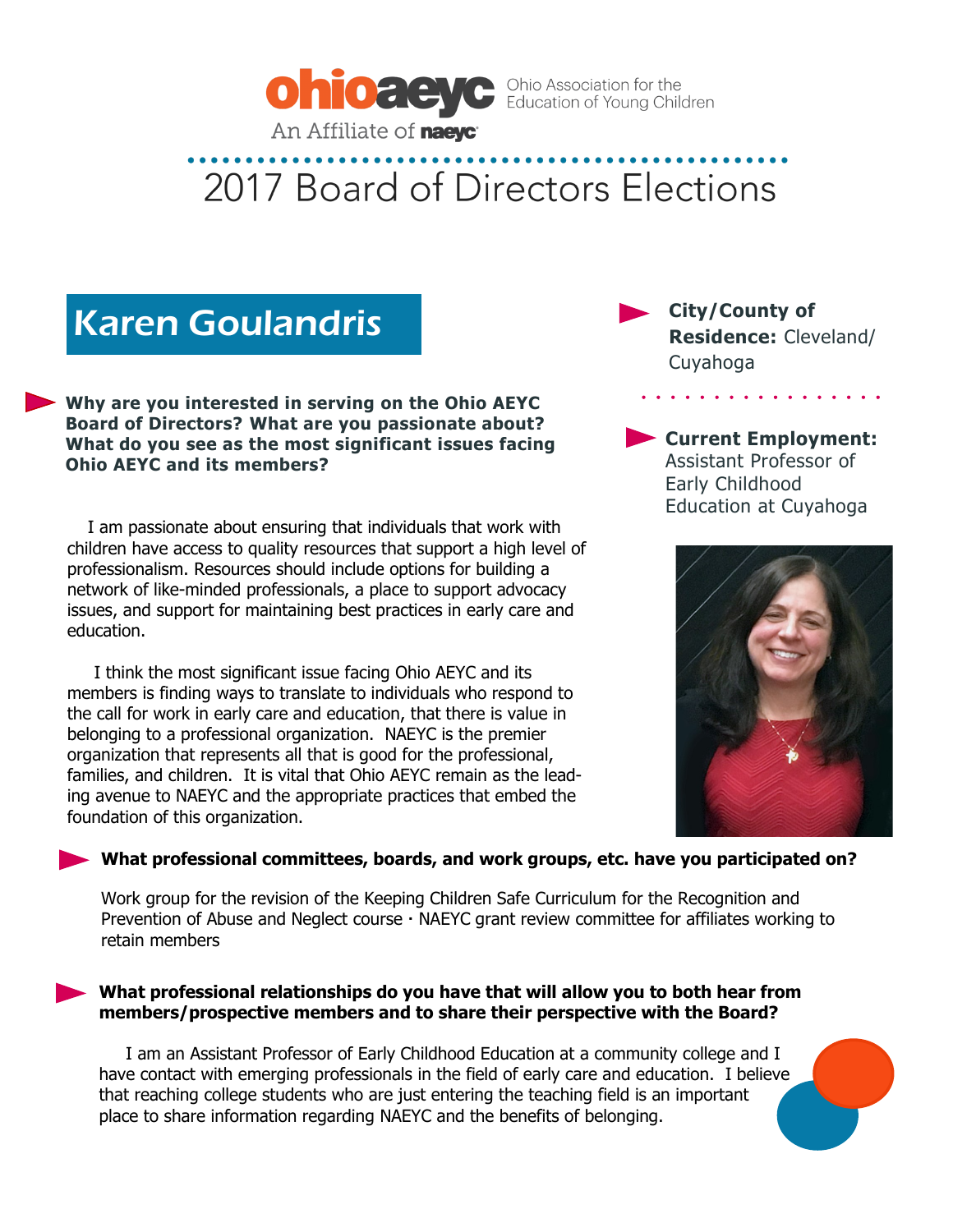

### Joyce Grimes

**Why are you interested in serving on the Ohio AEYC Board of Directors? What are you passionate about? What do you see as the most significant issues facing Ohio AEYC and its members?** 

 I have been involved with Ohio AEYC for many years, assisting with the annual conference and planning sessions. I strongly believe in the mission of the Board in furthering the professionalism of Early Childhood. I believe that I can bring fresh ideas and my many years of Early Childhood experience to the work of the Board. My passion is providing high quality early learning experiences to children who come from low income families. I am the administrator for three 5 STAR programs.

 Bridging the achievement gap is critical for these children to succeed throughout their educational journey. Equipping the parents with tools and knowledge to help their children is essential and we engage our parents in our program on an ongoing basis. Bringing Early Childhood Professionals and the important work that they do, to policymakers and the community, is a significant issue that we continue to strive for. To assure quality programming, we need quality teachers and funding sources to secure those teachers and programming needs. Also equipping teachers with effective strategies for the classroom and keeping abreast of research and trends in the profession through professional development opportunities is a very important aspect of the association.

**City/County of Residence:** Columbus/ Franklin

**Current Employment:**  Columbus Urban League Administrator of Head Start Services



### **What professional committees, boards, and work groups, etc. have you participated on?**

Growing Healthy Kids Coalition · Immunization Coalition of Central Ohio · OSU Pipeline Scholarship Advisory Council

### **What professional relationships do you have that will allow you to both hear from members/prospective members and to share their perspective with the Board?**

As a partner agency with the YMCA Head Start grant, I have access to many early childhood professionals and share information with them. I am also a PD Specialist with the CDA Council of Professional Recognition and have regular interactions with teachers throughout Ohio, to share the work of Ohio AEYC and bring their issues to the Board.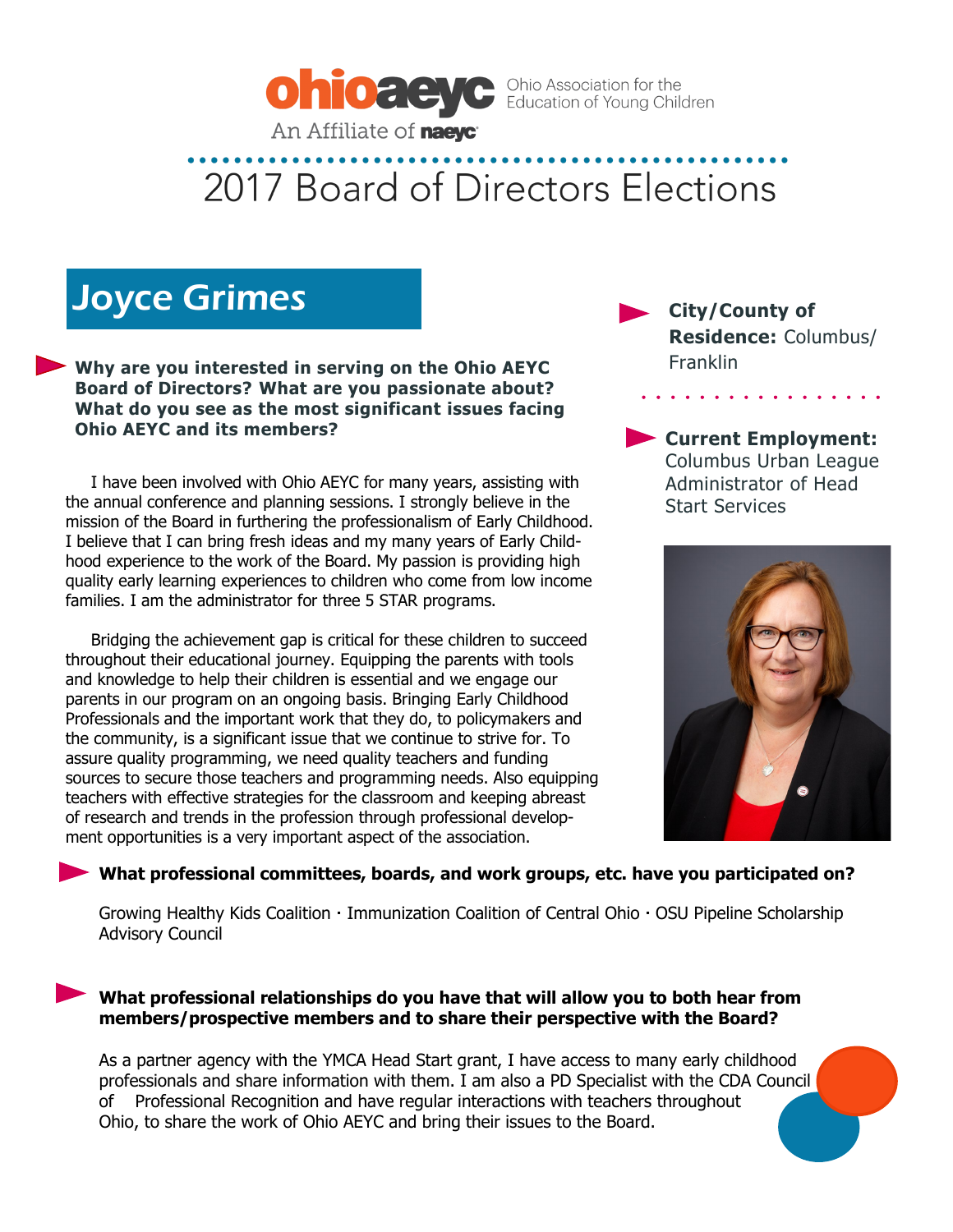

### Jennine (Jeni) Hoover

**Why are you interested in serving on the Ohio AEYC Board of Directors? What are you passionate about? What do you see as the most significant issues facing Ohio AEYC and its members?** 

 Serving on the Ohio AEYC Board of Directors is important to me because I have a passion for Early Childhood. I want to assist in the effort that all children in Ohio have quality experiences in Early Childhood which leads to entering kindergarten ready to learn and succeed. In working towards this effort I believe it takes a partnership between schools, parents, and educators. Together we can share and use each other as resources to make a greater impact on the Early Childhood field and the future of children 0-8 years old.

#### **What professional committees, boards, and work groups, etc. have you participated on?**

Advisory Board for Free Spirit Publishing  $\cdot$  OberlinKids  $\cdot$ REACHigher Birth through Grade  $3 \cdot$  Lorain County Imagination Library · Head Start Advisory Group Member · Oberlin Business Partnership Member · Live Healthy Oberlin

### **What professional relationships do you have that will allow you to both hear from members/prospective members and to share their perspective with the Board?**

I am currently a director of a preschool; however, I've also worked as a teacher of infants – school age classrooms. I've partnered with parents and caregivers in a variety of settings in addition to being a parent myself. When hearing from educators, parents, or community partners I am not afraid to listen to opposing views and welcome feedback even if I do not agree. Respecting others and allowing all voices to be heard is a strength I can share with the Ohio AEYC board while representing members and perspective members.

**City/County of Residence:** Elyria/ Lorain

**Current Employment:**  Kendal at Oberlin – Early Learning Center